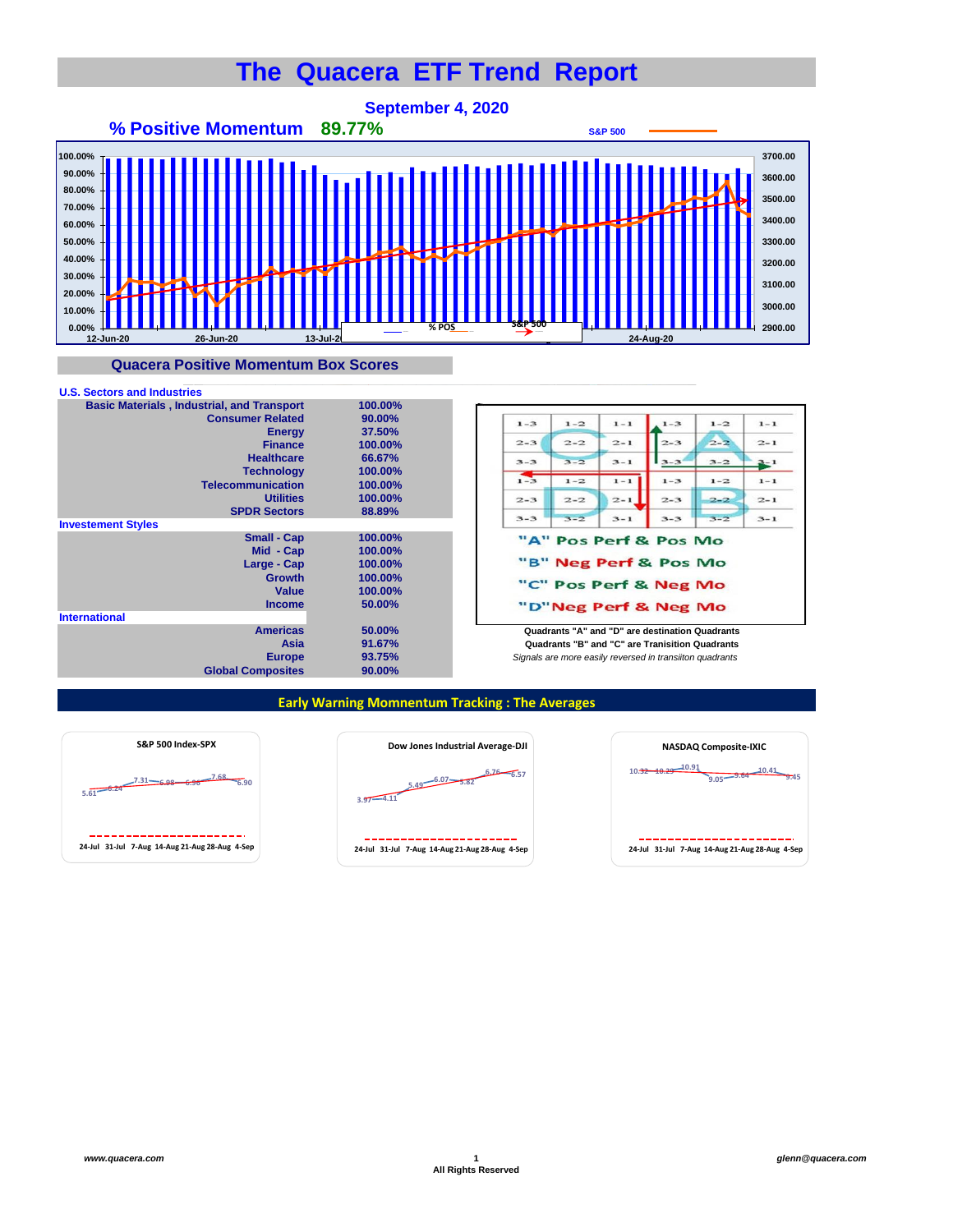|                                                    |               | Today's      |                  |                 | <b>Trend</b>          | <b>Starting</b> | % Change           | <b>Days</b> |
|----------------------------------------------------|---------------|--------------|------------------|-----------------|-----------------------|-----------------|--------------------|-------------|
| September 4, 2020                                  | <b>Symbol</b> | <b>Price</b> | <b>QPM Score</b> | <b>Trend</b>    | <b>Started</b>        | <b>Price</b>    | <b>Since Start</b> | <b>Open</b> |
|                                                    |               |              |                  |                 |                       |                 |                    |             |
| <b>Market Capitalization</b>                       |               |              |                  |                 |                       |                 |                    |             |
|                                                    |               |              |                  |                 |                       |                 |                    |             |
| <b>MICRO CAP</b>                                   |               |              |                  |                 |                       |                 |                    |             |
| <b>iShare Russell Micro Cap</b>                    | <b>IWC</b>    | 91.61        | $A2-2$           | <b>Positive</b> | 8-May-20              | 78.61           | 16.54%             | 119         |
| <b>First Trust DJ Micro Cap</b>                    | <b>FDM</b>    | 39.08        | $B1-3$           | <b>Positive</b> | 22-May-20             | 36.11           | 8.23%              | 105         |
| <b>SMALL CAP</b>                                   |               |              |                  |                 |                       |                 |                    |             |
| iShr Russell 2000 Index                            | <b>IWM</b>    | 152.80       | $B1-2$           | <b>Positive</b> | 27-May-20             | 143.09          | 6.79%              | 100         |
| iShare S & P Small Cap 600 Index                   | <b>IJR</b>    | 73.41        | $B1-2$           | <b>Positive</b> | 22-May-20             | 63.76           | 15.13%             | 105         |
| <b>Morningstar Small Core</b>                      | <b>JKJ</b>    | 162.20       | $B1-2$           | <b>Positive</b> | 22-May-20             | 144.26          | 12.44%             | 105         |
| <b>Vanguard Small Cap</b>                          | <b>VB</b>     | 155.70       | $B1-2$           | <b>Positive</b> | 8-May-20              | 135.21          | 15.15%             | 119         |
| <b>MID-CAP</b>                                     |               |              |                  |                 |                       |                 |                    |             |
|                                                    | <b>IJH</b>    | 189.72       | $B1-2$           | <b>Positive</b> |                       | 168.59          | 12.53%             | 107         |
| iShare S & P Mid Cap 400<br>SPDR Mid Cap S & P 400 | <b>MDY</b>    | 346.06       | $B1-2$           | <b>Positive</b> | 20-May-20             | 307.80          | 12.43%             |             |
| iShare Russell Mid Cap                             | <b>IWR</b>    | 57.96        | $B1-2$           | <b>Positive</b> | 20-May-20             | 48.93           | 18.45%             | 107<br>120  |
| <b>Morningstar Mid Core</b>                        | <b>JKG</b>    | 202.49       | $B1-2$           | <b>Positive</b> | 7-May-20<br>22-May-20 | 173.57          | 16.66%             | 105         |
| <b>Vanguard Mid Cap</b>                            | <b>VO</b>     | 177.25       | $B1-2$           | <b>Positive</b> | 7-May-20              | 149.74          | 18.37%             | 120         |
|                                                    |               |              |                  |                 |                       |                 |                    |             |
| <b>LARGE CAP</b>                                   |               |              |                  |                 |                       |                 |                    |             |
| <b>Dow Industrial Diamonds</b>                     | <b>DIA</b>    | 281.77       | $B1-2$           | <b>Positive</b> | 22-May-20             | 244.89          | 15.06%             | 105         |
| iShare Russell 1000 Index                          | <b>IWB</b>    | 190.56       | $B1-2$           | <b>Positive</b> | $4-May-20$            | 156.48          | 21.78%             | 123         |
| iShare S & P 100                                   | <b>OEF</b>    | 160.33       | $A3-2$           | <b>Positive</b> | 30-Apr-20             | 133.52          | 20.08%             | 127         |
| iShare S & P 500                                   | <b>IVV</b>    | 343.98       | $B1-2$           | <b>Positive</b> | $4-May-20$            | 284.54          | 20.89%             | 123         |
| <b>NASDAQ 100</b>                                  | QQQ           | 283.58       | $A3-1$           | <b>Positive</b> | 23-Apr-20             | 210.52          | 34.70%             | 134         |
| <b>Morningstar Large Core</b>                      | <b>JKD</b>    | 198.16       | $A3-2$           | <b>Positive</b> | $6$ -May-20           | 159.26          | 24.43%             | 121         |
| <b>NASDAQ Composite</b>                            | <b>ONEQ</b>   | 441.25       | $A3-2$           | <b>Positive</b> | 21-Apr-20             | 321.59          | 37.21%             | 136         |
| <b>SPDR S &amp; P 500</b>                          | <b>SPY</b>    | 342.57       | $B1-2$           | <b>Positive</b> | 4-May-20              | 283.59          | 20.80%             | 123         |
| <b>PowerShares Dynamic Mkt</b>                     | <b>PWC</b>    | 95.15        | $B1-2$           | <b>Positive</b> | 15-May-20             | 80.32           | 18.46%             | 112         |
| <b>Rydex S&amp;P Equal Weight</b>                  | <b>RSP</b>    | 111.08       | $B1-2$           | <b>Positive</b> | 20-May-20             | 96.65           | 14.93%             | 107         |
| <b>Russell Top Mega Cap</b>                        | <b>XLG</b>    | 269.41       | $A3-2$           | <b>Positive</b> | 27-Apr-20             | 218.56          | 23.27%             | 130         |
| <b>Vanguard Large Cap</b>                          | <b>VV</b>     | 159.47       | $B1-2$           | <b>Positive</b> | 4-May-20              | 130.77          | 21.95%             | 123         |
| <b>BROAD MARKET</b>                                |               |              |                  |                 |                       |                 |                    |             |
| <b>iShare Dow Jones Total Market</b>               | <b>IYY</b>    | 169.86       | $B1-2$           | <b>Positive</b> | $4-May-20$            | 139.45          | 21.81%             | 123         |
| <b>iShare Russell 3000 Index</b>                   | <b>IWV</b>    | 199.52       | $B1-2$           | <b>Positive</b> | 13-May-20             | 162.51          | 22.77%             | 114         |
| <b>Vanguard Extended Mkt</b>                       | <b>VXF</b>    | 129.75       | $A3-2$           | <b>Positive</b> | 7-May-20              | 104.61          | 24.03%             | 120         |
| <b>Vanguard Total Market</b>                       | VTI           | 173.45       | $B1-2$           | <b>Positive</b> | 4-May-20              | 142.35          | 21.85%             | 123         |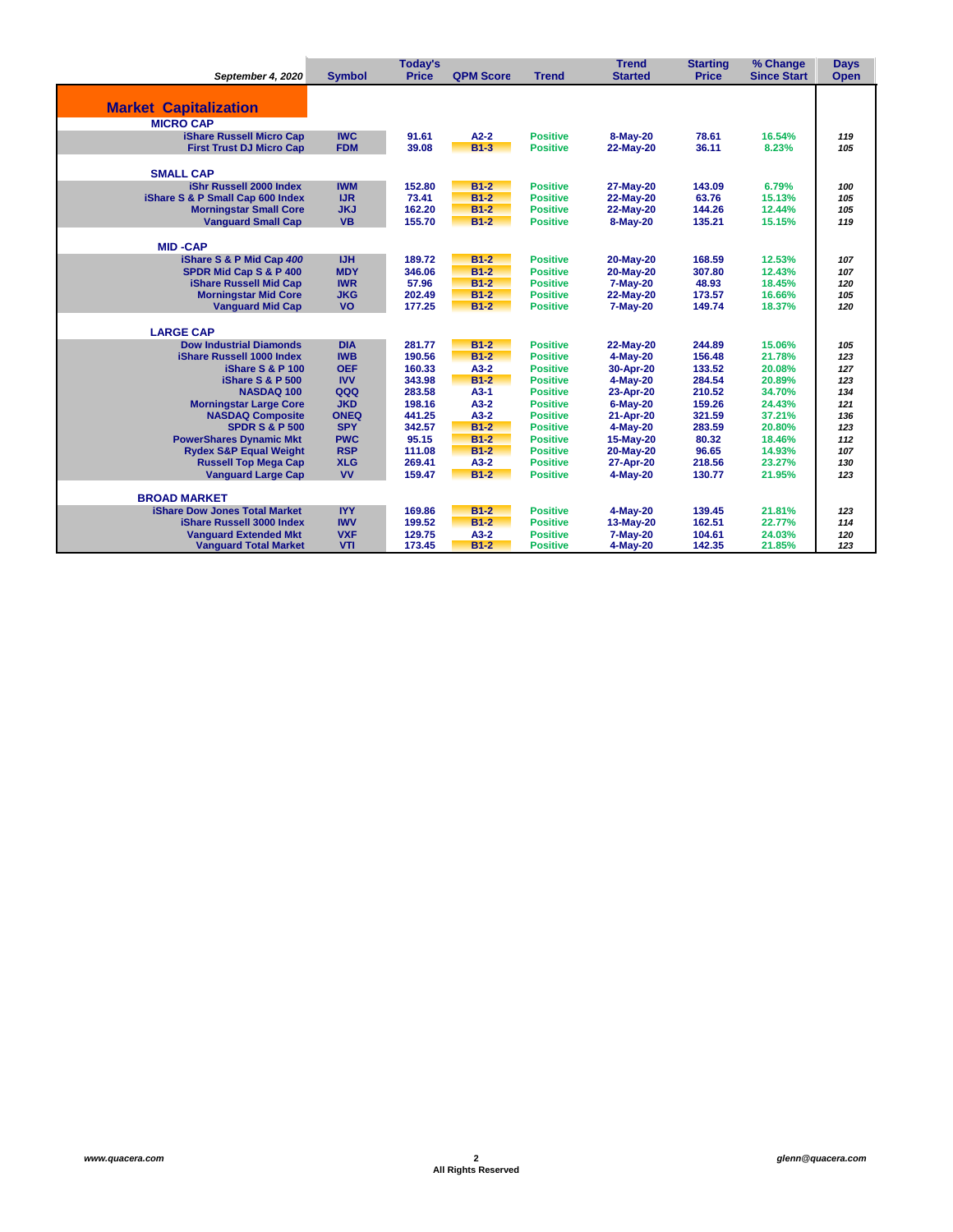|                                                                        |               | <b>Today's</b>   |                  |                                    | <b>Trend</b>            | <b>Starting</b>  | % Change           | <b>Days</b> |
|------------------------------------------------------------------------|---------------|------------------|------------------|------------------------------------|-------------------------|------------------|--------------------|-------------|
| September 4, 2020                                                      | <b>Symbol</b> | <b>Price</b>     | <b>QPM Score</b> | <b>Trend</b>                       | <b>Started</b>          | <b>Price</b>     | <b>Since Start</b> | <b>Open</b> |
|                                                                        |               |                  |                  |                                    |                         |                  |                    |             |
| <b>Value</b>                                                           |               |                  |                  |                                    |                         |                  |                    |             |
| <b>SMALL CAP</b>                                                       |               |                  |                  |                                    |                         |                  |                    |             |
| <b>Russell 2000 Value</b>                                              | <b>IWN</b>    | 105.06           | $B1-2$           | <b>Positive</b>                    | $1 - Jun-20$            | 95.89            | 9.56%              | 95          |
| iShare S & P Small Cap 600 Barra Value                                 | <b>IJS</b>    | 130.10           | $B1-2$           | <b>Positive</b>                    | $1 - Jun-20$            | 118.10           | 10.16%             | 95          |
| <b>Morningstar Small Cap Value</b>                                     | <b>JKL</b>    | 112.76           | $B1-2$           | <b>Positive</b>                    | 17-Jul-20               | 105.70           | 6.68%              | 49          |
| <b>Vanguard Small Cap</b>                                              | <b>VBR</b>    | 115.52           | $B1-2$           | <b>Positive</b>                    | 12-Jun-20               | 106.88           | 8.08%              | 84          |
| <b>MID-CAP</b>                                                         |               |                  |                  |                                    |                         |                  |                    |             |
| iShare S & P Mid Cap 400 Barra Value                                   | IJJ           | 141.83           | $B1-2$           | <b>Positive</b>                    | 22-May-20               | 126.14           | 12.44%             | 105         |
| iShare Russell Mid Cap Value                                           | <b>IWS</b>    | 83.27            | $B1-2$           | <b>Positive</b>                    | $1 - Jun-20$            | 77.11            | 7.99%              | 95          |
| <b>Morningstar Mid Cap Value</b>                                       | <b>JKI</b>    | 136.84           | $B1-2$           | <b>Positive</b>                    | $1 - Jun-20$            | 126.70           | 8.00%              | 95          |
|                                                                        |               |                  |                  |                                    |                         |                  |                    |             |
| <b>LARGE CAP</b>                                                       |               |                  |                  |                                    |                         |                  |                    |             |
| iShare Russell 1000 Value                                              | <b>IWD</b>    | 121.52           | $B1-3$           | <b>Positive</b>                    | 16-Jul-20               | 116.77           | 4.07%              | 50          |
| iShr S & P 500 Value                                                   | <b>IVE</b>    | 115.96           | $B1-3$           | <b>Positive</b>                    | $1 - Jun-20$            | 110.27           | 5.16%              | 95          |
| <b>Morningstar Large Cap Value</b>                                     | <b>JKF</b>    | 102.26           | $B1-3$           | <b>Positive</b>                    | 23-Jul-20               | 100.73           | 1.53%              | 43          |
| <b>PwrShrs Large Cap</b>                                               | <b>PWV</b>    | 34.92            | $B2-3$<br>$B1-3$ | <b>Positive</b>                    | 23-Jul-20               | 34.82            | 0.29%              | 43          |
| <b>Vanguard Value</b>                                                  | <b>VTV</b>    | 107.52           |                  | <b>Positive</b>                    | $1 - Jun-20$            | 101.65           | 5.77%              | 95          |
| <b>BROAD MARKET</b>                                                    |               |                  |                  |                                    |                         |                  |                    |             |
| <b>iShare U.S.Core Value</b>                                           | <b>IUSV</b>   | 55.89            | $A3-3$           | <b>Positive</b>                    | 1-Jun-20                | 53.14            | 5.18%              | 95          |
|                                                                        |               |                  |                  |                                    |                         |                  |                    |             |
|                                                                        |               |                  |                  |                                    |                         |                  |                    |             |
| <b>Growth</b>                                                          |               |                  |                  |                                    |                         |                  |                    |             |
| <b>SMALL CAP</b>                                                       |               |                  |                  |                                    |                         |                  |                    |             |
| iShr Russell 2000 Growth                                               | <b>IWO</b>    | 218.56           | $B1-2$           | <b>Positive</b>                    | $6-May-20$              | 180.55           | 21.05%             | 121         |
| iShare S & P 600 Barra Growth                                          | <b>IJT</b>    | 181.37           | $B1-2$           | <b>Positive</b>                    | 27-May-20               | 170.19           | 6.57%              | 100         |
| <b>Morningstar Small Cap Growth</b>                                    | <b>JKK</b>    | 231.91           | $B1-2$           | <b>Positive</b>                    | 4-May-20                | 186.00           | 24.68%             | 123         |
| <b>Vanguard Small Cap Growth</b>                                       | <b>VBK</b>    | 210.45           | $B1-2$           | <b>Positive</b>                    | 4-May-20                | 170.81           | 23.21%             | 123         |
|                                                                        |               |                  |                  |                                    |                         |                  |                    |             |
| <b>MID-CAP</b>                                                         | <b>IJK</b>    |                  |                  |                                    |                         |                  |                    |             |
| iShare S & P Mid Cap 400 Barra Growth<br><b>Russell Mid Cap Growth</b> | <b>IWP</b>    | 239.00<br>168.38 | $B1-2$<br>$B1-2$ | <b>Positive</b><br><b>Positive</b> | $6$ -Mav-20<br>4-May-20 | 200.80<br>138.19 | 19.02%<br>21.85%   | 121<br>123  |
|                                                                        |               |                  |                  |                                    |                         |                  |                    |             |
| <b>LARGE CAP</b>                                                       |               |                  |                  |                                    |                         |                  |                    |             |
| iShare Russell 1000 Growth                                             | <b>IWF</b>    | 218.95           | $A3-2$           | <b>Positive</b>                    | 27-Apr-20               | 170.21           | 28.64%             | 130         |
| iShr S&P 500 Growth                                                    | <b>IVW</b>    | 235.52           | $A3-2$           | <b>Positive</b>                    | 30-Apr-20               | 188.57           | 24.90%             | 127         |
| <b>Morningstar Large Cap Growth</b>                                    | <b>JKE</b>    | 268.08           | $A3-2$           | <b>Positive</b>                    | 27-Apr-20               | 210.83           | 27.15%             | 130         |
| <b>Powershare Large Cap Growth</b>                                     | <b>PWB</b>    | 61.43            | $A3-2$           | <b>Positive</b>                    | 4-May-20                | 48.35            | 27.05%             | 123         |
| <b>Vanguard Growth</b>                                                 | <b>VUG</b>    | 230.21           | $A3-2$           | <b>Positive</b>                    | 27-Apr-20               | 177.05           | 30.03%             | 130         |
| <b>BROAD MARKET</b>                                                    |               |                  |                  |                                    |                         |                  |                    |             |
| <b>iShare U.S. Core Growth</b>                                         | <b>IUSG</b>   | 81.29            | $A3-2$           | <b>Positive</b>                    | 27-Apr-20               | 64.28            | 26.46%             | 130         |
|                                                                        |               |                  |                  |                                    |                         |                  |                    |             |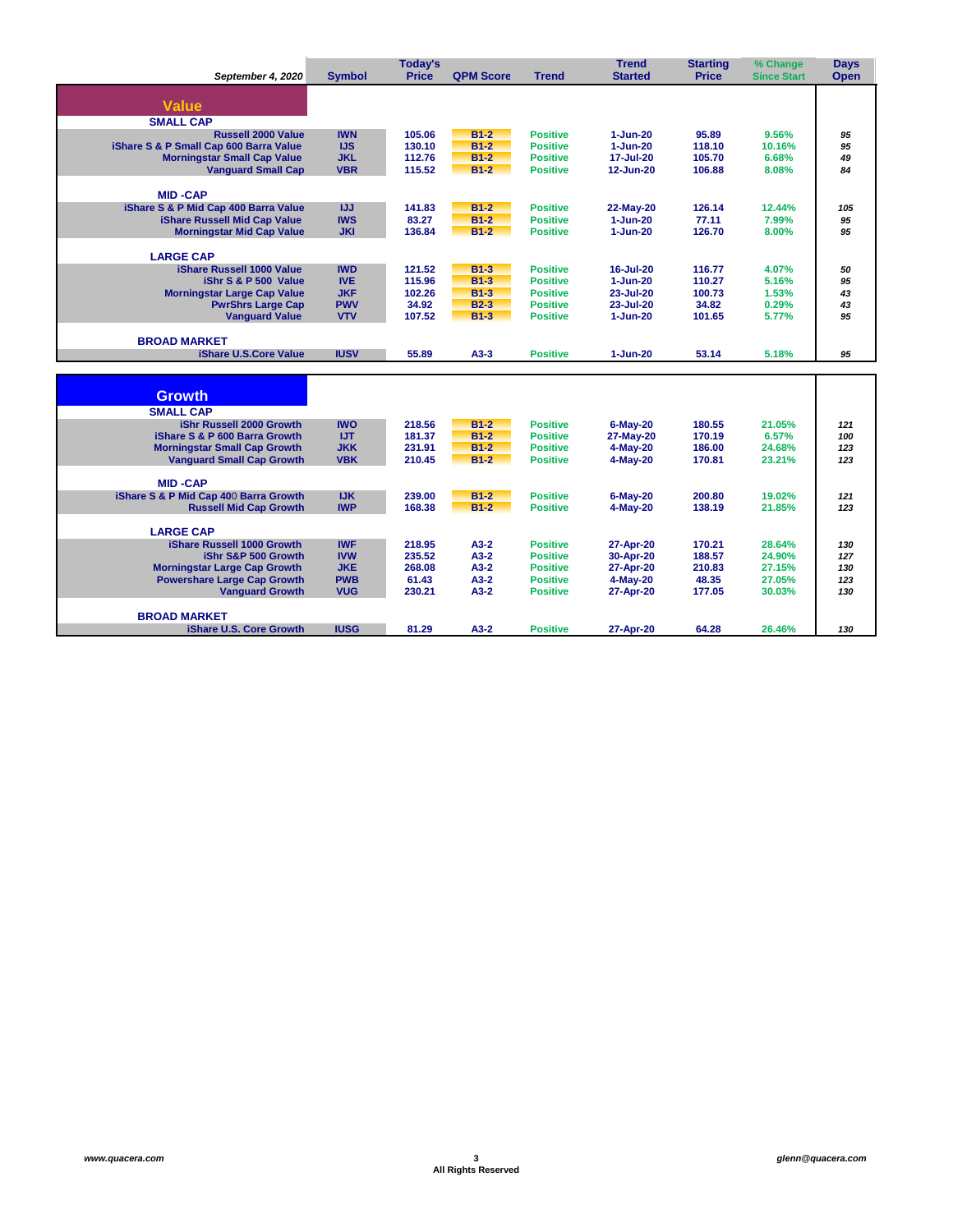|                                                                                    |                          | Today's          |                  |                                    | <b>Trend</b>              | % Change         | <b>Days</b>          |              |
|------------------------------------------------------------------------------------|--------------------------|------------------|------------------|------------------------------------|---------------------------|------------------|----------------------|--------------|
| September 4, 2020                                                                  | <b>Symbol</b>            | <b>Price</b>     | <b>QPM Score</b> | <b>Trend</b>                       | <b>Started</b>            | <b>Price</b>     | <b>Since Start</b>   | <b>Open</b>  |
|                                                                                    |                          |                  |                  |                                    |                           |                  |                      |              |
| <b>Sector / Industry</b>                                                           |                          |                  |                  |                                    |                           |                  |                      |              |
| <b>BASIC MATERIALS</b>                                                             |                          |                  |                  |                                    |                           |                  |                      |              |
| <b>iShare Dow Jones U.S. Basic Materials</b>                                       | <b>IYM</b>               | 102.07           | $A3-2$           | <b>Positive</b>                    | 4-May-20                  | 79.69            | 28.08%               | 123          |
| <b>SPDR Basic Industry</b>                                                         | <b>XLB</b>               | 64.44            | $A3-2$           | <b>Positive</b>                    | 4-May-20                  | 50.97            | 26.43%               | 123          |
| <b>iShare Goldman Sachs Natural Resources</b>                                      | <b>IGE</b>               | 21.81            | $B1-3$           | <b>Positive</b>                    | 16-Jul-20                 | 21.84            | $-0.14%$             | 50           |
| <b>Comex Gold Trust</b>                                                            | <b>IAU</b>               | 18.46            | $B1-2$           | <b>Positive</b>                    | 30-Dec-19                 | 14.49            | 27.40%               | 249          |
| <b>iShare Silver Trust</b>                                                         | <b>SLV</b>               | 25.06            | $A1-1$           | <b>Positive</b>                    | 15-May-20                 | 15.52            | 61.47%               | 112          |
| streetTracks Gold                                                                  | <b>GLD</b>               | 181.64           | $B1-2$           | <b>Positive</b>                    | 26-Dec-19                 | 142.38           | 27.57%               | 253          |
| <b>Vanguard Materials</b>                                                          | <b>VAW</b>               | 137.63           | $A3-2$           | <b>Positive</b>                    | 4-May-20                  | 108.85           | 26.44%               | 123          |
| <b>CONSUMER CYCLICAL</b>                                                           |                          |                  |                  |                                    |                           |                  |                      |              |
| iShare Dow Jones U.S. Consumer Cyclical                                            | <b>IYC</b>               | 251.57           | $A3-2$           | <b>Positive</b>                    | 4-May-20                  | 199.78           | 25.92%               | 123          |
| <b>SPDR Consumer Discretionary</b>                                                 | <b>XLY</b>               | 147.16           | $A3-1$           | <b>Positive</b>                    | 27-Apr-20                 | 114.35           | 28.69%               | 130          |
| <b>Retail Mkt Vectors</b>                                                          | <b>RTH</b>               | 149.21           | $A3-2$           | <b>Positive</b>                    | 23-Apr-20                 | 117.50           | 26.98%               | 134          |
| <b>PowerShares Consumer Retail</b>                                                 | <b>PMR</b>               | 41.37            | $D2-1$           | <b>Negative</b>                    | 1-Sep-20                  | 41.37            | 0.00%                | 3            |
| <b>PowerShares Leisure &amp; Entertainment</b>                                     | <b>PEJ</b>               | 33.18            | $A3-2$           | <b>Positive</b>                    | $1 - Jun-20$              | 30.23            | 9.76%                | 95           |
| <b>Vanguard Consumer Discretionary</b>                                             | <b>VCR</b>               | 238.68           | $A2-1$           | <b>Positive</b>                    | 27-Apr-20                 | 173.22           | 37.79%               | 130          |
|                                                                                    |                          |                  |                  |                                    |                           |                  |                      |              |
| <b>CONSUMER NON-CYCLICAL</b>                                                       | <b>IYK</b>               | 149.71           | $A3-1$           | <b>Positive</b>                    |                           | 120.76           | 23.97%               |              |
| iShare Dow Jones U.S. Consumer Non Cyclical<br><b>SPDR Consumer Staples</b>        | <b>XLP</b>               | 65.54            | $B1-2$           | <b>Positive</b>                    | 20-May-20<br>5-Jun-20     | 60.42            | 8.47%                | 107<br>91    |
| <b>PS Dynamic Food &amp; Bev</b>                                                   | <b>PBJ</b>               | 34.01            | $B1-2$           | <b>Positive</b>                    | 27-Apr-20                 | 30.64            | 10.98%               | 130          |
| <b>Vanguard Consumer Staples</b>                                                   | <b>VDC</b>               | 166.99           | $B1-2$           | <b>Positive</b>                    | 5-Jun-20                  | 154.42           | 8.14%                | 91           |
|                                                                                    |                          |                  |                  |                                    |                           |                  |                      |              |
| <b>ENERGY</b>                                                                      |                          |                  |                  |                                    |                           |                  |                      |              |
| iShare Dow Jones U.S. Energy                                                       | <b>IYE</b>               | 18.54            | $D2-1$           | <b>Negative</b>                    | 18-Aug-20                 | 19.97            | $-7.16%$             | 17           |
| <b>Oil ServiceMkt Vector</b>                                                       | OIH                      | 124.99           | $B1-3$           | <b>Positive</b>                    | 21-Jul-20                 | 130.93           | $-4.54%$             | 45           |
| <b>SPDR Enerav</b>                                                                 | <b>XLE</b>               | 34.87            | $D2-1$           | <b>Negative</b>                    | 18-Aug-20                 | 37.49            | $-6.99%$             | 17           |
| iShare Global Energy Sector                                                        | <b>IXC</b>               | 18.67            | $D2-1$           | <b>Negative</b>                    | 18-Aug-20                 | 19.76            | $-5.52%$             | 17           |
| <b>PowerShares Energy Exploration</b><br><b>PowerShares Oil &amp; Gas Services</b> | <b>PXE</b><br><b>PXJ</b> | 8.88             | $D2-1$<br>$B1-3$ | <b>Negative</b><br><b>Positive</b> | 31-Aug-20                 | 9.32             | $-4.73%$             | 4<br>0       |
| <b>PowerShares WilderHill Clean Energy</b>                                         | <b>PBW</b>               | 2.43<br>53.59    | $A1-1$           | <b>Positive</b>                    | $4-Sep-20$<br>7-May-20    | 2.43<br>31.71    | 0.00%<br>69.00%      | 120          |
| <b>Vanguard Energy</b>                                                             | <b>VDE</b>               | 46.81            | $D2-1$           | <b>Negative</b>                    | 25-Aug-20                 | 49.17            | $-4.80%$             | 10           |
|                                                                                    |                          |                  |                  |                                    |                           |                  |                      |              |
| <b>FINANCIAL</b>                                                                   |                          |                  |                  |                                    |                           |                  |                      |              |
| iShare Dow Jones U.S. Financial Sector                                             | <b>IYF</b>               | 118.51           | $B1-3$           | <b>Positive</b>                    | 3-Jun-20                  | 116.43           | 1.79%                | 93           |
| <b>iShare Dow Jones U.S. Financial Services</b>                                    | <b>IYG</b>               | 128.10           | $B1-3$           | <b>Positive</b>                    | 1-Jun-20                  | 121.71           | 5.25%                | 95           |
| <b>iShare Dow Jones U.S. Real Estate</b>                                           | <b>IYR</b>               | 82.42            | $B1-3$           | <b>Positive</b>                    | 5-Jun-20                  | 84.59            | $-2.57%$             | 91           |
| <b>iShare Cohen &amp; Steers Realty Majors</b>                                     | <b>ICF</b>               | 105.96           | $B1-3$           | <b>Positive</b>                    | 28-Jul-20                 | 103.79           | 2.09%                | 38           |
| <b>DJ Wilshire REIT</b>                                                            | <b>RWR</b><br><b>XLF</b> | 82.21<br>25.29   | $B1-3$<br>$B1-3$ | <b>Positive</b>                    | 4-Aug-20                  | 80.77            | 1.78%                | 31           |
| <b>SPDR Financial</b><br>iShare Global Financial                                   | <b>IXG</b>               | 55.90            | $B1-3$           | <b>Positive</b><br><b>Positive</b> | 16-Jul-20<br>5-Jun-20     | 24.15<br>57.90   | 4.72%<br>$-3.45%$    | 50<br>91     |
| <b>KBW Insurance</b>                                                               | <b>KIE</b>               | 29.81            | $B1-2$           | <b>Positive</b>                    | 16-Jul-20                 | 28.74            | 3.72%                | 50           |
| <b>KBW Capital Market</b>                                                          | <b>KCE</b>               | 59.98            | $B1-3$           | <b>Positive</b>                    | 5-May-20                  | 51.56            | 16.34%               | 122          |
| <b>KBW Banks</b>                                                                   | <b>KBE</b>               | 32.88            | $B1-3$           | <b>Positive</b>                    | 7-Aug-20                  | 32.59            | 0.89%                | 28           |
| <b>Vanguard Financial</b>                                                          | <b>VFH</b>               | 61.77            | $B1-3$           | <b>Positive</b>                    | 16-Jul-20                 | 59.26            | 4.24%                | 50           |
| <b>Vanguard REIT</b>                                                               | <b>VNQ</b>               | 81.90            | $B1-3$           | <b>Positive</b>                    | 28-Jul-20                 | 80.51            | 1.73%                | 38           |
|                                                                                    |                          |                  |                  |                                    |                           |                  |                      |              |
| <b>HEALTHCARE</b>                                                                  |                          |                  |                  |                                    |                           |                  |                      |              |
| <b>iShare Dow Jones U.S. Healthcare</b>                                            | <b>IYH</b><br><b>IBB</b> | 226.19           | $B1-3$<br>$D2-1$ | <b>Positive</b>                    | 23-Apr-20                 | 210.48           | 7.46%                | 134          |
| <b>NASDAQ Biotech</b><br><b>BiotechMkt Vector</b>                                  | <b>BBH</b>               | 129.28<br>154.83 | $D2-1$           | <b>Negative</b><br><b>Negative</b> | 24-Aug-20<br>24-Aug-20    | 131.05<br>155.56 | $-1.35%$<br>$-0.47%$ | 11<br>11     |
| <b>Pharmaceutical Mkt Vector</b>                                                   | <b>PPH</b>               | 62.30            | $B2-3$           | <b>Positive</b>                    | 27-Apr-20                 | 61.49            | 1.31%                | 130          |
| iShare Global Healthcare                                                           | <b>IXJ</b>               | 71.40            | <b>B2-3</b>      | <b>Positive</b>                    | 23-Apr-20                 | 67.27            | 6.14%                | 134          |
| <b>SPDR Healthcare</b>                                                             | <b>XLV</b>               | 105.70           | $B1-3$           | <b>Positive</b>                    | 23-Apr-20                 | 98.96            | 6.81%                | 134          |
| <b>PowerShares Pharmaceutical</b>                                                  | <b>PJP</b>               | 64.97            | $B2-3$           | <b>Positive</b>                    | 23-Apr-20                 | 60.79            | 6.88%                | 134          |
| <b>PowerShares Biotech &amp; Genome</b>                                            | <b>PBE</b>               | 54.35            | $D2-1$           | <b>Negative</b>                    | 3-Sep-20                  | 54.53            | $-0.33%$             | $\mathbf{1}$ |
| <b>Vanguard Health Care</b>                                                        | <b>VHT</b>               | 201.81           | $B1-3$           | <b>Positive</b>                    | 23-Apr-20                 | 186.59           | 8.16%                | 134          |
|                                                                                    |                          |                  |                  |                                    |                           |                  |                      |              |
| <b>INDUSTRIAL</b>                                                                  |                          |                  |                  |                                    |                           |                  |                      |              |
| iShr U.S. Industrials                                                              | <b>IYJ</b>               | 167.80           | $A3-2$           | <b>Positive</b>                    | 22-May-20                 | 140.36           | 19.55%               | 105          |
| <b>SPDR Industrial</b><br><b>PowerShares Building &amp; Construction</b>           | <b>XLI</b><br><b>PKB</b> | 77.84<br>34.45   | $A3-2$<br>$A2-1$ | <b>Positive</b><br><b>Positive</b> | $1 - Jun-20$<br>20-May-20 | 67.82<br>26.96   | 14.77%<br>27.78%     | 95<br>107    |
| <b>SPDR Homebuilders</b>                                                           | <b>XHB</b>               | 51.31            | $A2-1$           | <b>Positive</b>                    | 8-May-20                  | 37.94            | 35.24%               | 119          |
| <b>Vanguard Industrials</b>                                                        | <b>VIS</b>               | 146.39           | $A3-2$           | <b>Positive</b>                    | $1-Jun-20$                | 7-May-00         | 13.90%               | 95           |
|                                                                                    |                          |                  |                  |                                    |                           |                  |                      |              |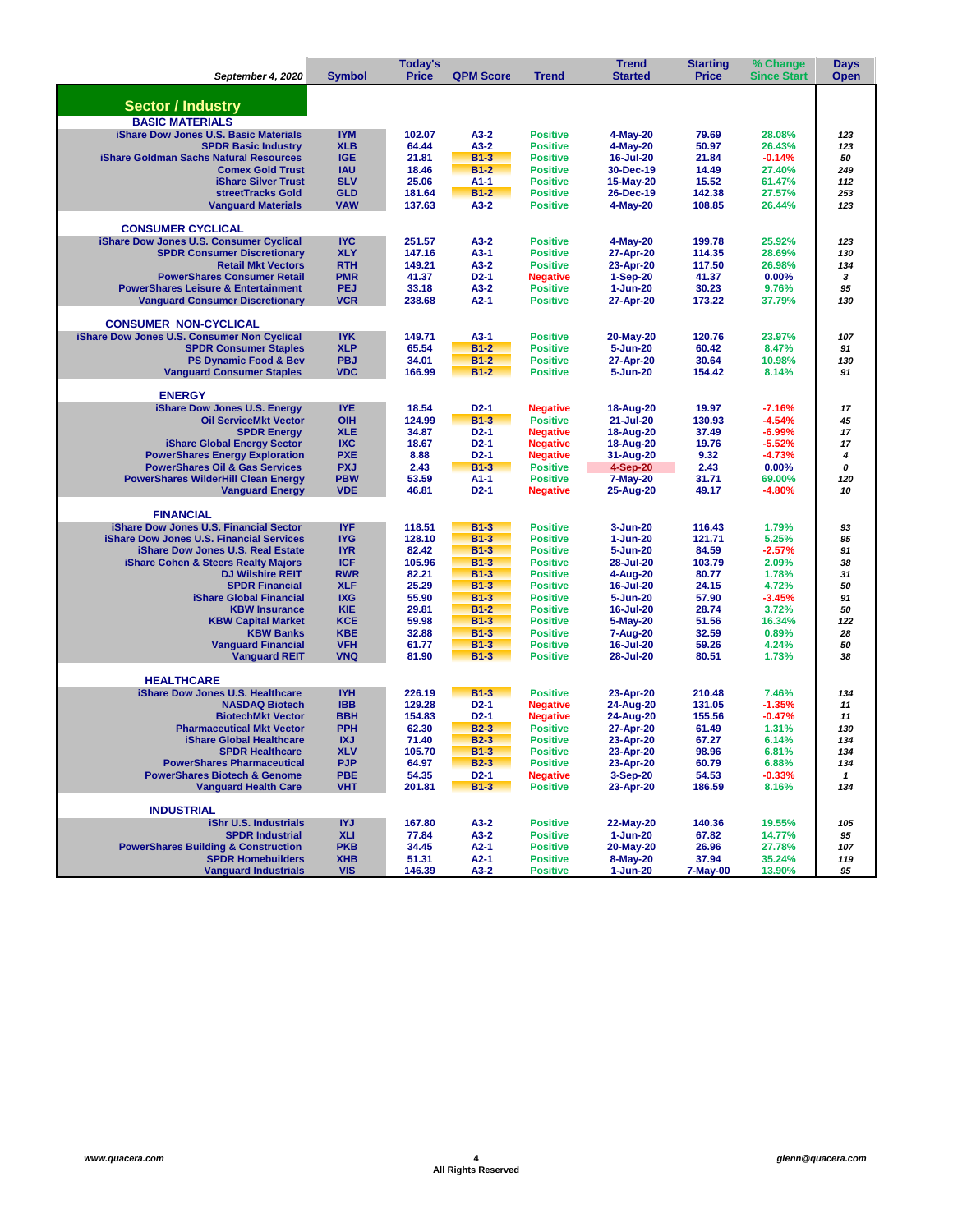| <b>Started</b><br>$1 - Jun-20$<br>$6 - Aug-20$<br>27-Apr-20<br>30-Apr-20<br>17-Jul-20<br>27-Apr-20 | <b>Price</b><br>159.24<br>56.66<br>228.77<br>246.00<br>50.97                        | <b>Since Start</b><br>24.93%<br>2.45%<br>33.33%<br>27.77% | Open<br>95<br>29<br>130<br>127                |
|----------------------------------------------------------------------------------------------------|-------------------------------------------------------------------------------------|-----------------------------------------------------------|-----------------------------------------------|
|                                                                                                    |                                                                                     |                                                           |                                               |
|                                                                                                    |                                                                                     |                                                           |                                               |
|                                                                                                    |                                                                                     |                                                           |                                               |
|                                                                                                    |                                                                                     |                                                           |                                               |
|                                                                                                    |                                                                                     |                                                           |                                               |
|                                                                                                    |                                                                                     |                                                           |                                               |
|                                                                                                    |                                                                                     |                                                           |                                               |
|                                                                                                    |                                                                                     |                                                           |                                               |
|                                                                                                    |                                                                                     |                                                           |                                               |
|                                                                                                    |                                                                                     |                                                           |                                               |
|                                                                                                    |                                                                                     | $-4.14%$                                                  | 49                                            |
|                                                                                                    | 133.54                                                                              | 28.36%                                                    | 130                                           |
|                                                                                                    |                                                                                     |                                                           | 130                                           |
| 27-Apr-20                                                                                          | 236.23                                                                              | 29.96%                                                    | 130                                           |
| 27-Apr-20                                                                                          | 98.52                                                                               | 21.38%                                                    | 130                                           |
| 27-Apr-20                                                                                          | 89.39                                                                               | 32.14%                                                    | 130                                           |
| 27-Apr-20                                                                                          | 202.43                                                                              | 30.67%                                                    | 130                                           |
| 27-Apr-20                                                                                          | 57.62                                                                               | 17.47%                                                    | 130                                           |
| 27-Apr-20                                                                                          | 236.55                                                                              | 32.44%                                                    | 130                                           |
|                                                                                                    |                                                                                     |                                                           |                                               |
|                                                                                                    |                                                                                     |                                                           |                                               |
|                                                                                                    |                                                                                     |                                                           | 49                                            |
|                                                                                                    |                                                                                     |                                                           | 123                                           |
|                                                                                                    |                                                                                     |                                                           | 120                                           |
|                                                                                                    |                                                                                     |                                                           | 123                                           |
|                                                                                                    |                                                                                     |                                                           |                                               |
| 23-Jul-20                                                                                          | 150.26                                                                              | $-2.38%$                                                  | 43                                            |
|                                                                                                    | 30.70                                                                               | $-1.52%$                                                  | $\overline{2}$                                |
|                                                                                                    | 34.56                                                                               | 14.18%                                                    | 105                                           |
| 28-Jul-20                                                                                          | 131.97                                                                              | $-1.95%$                                                  | 38                                            |
| 23-Jul-20                                                                                          | 60.68                                                                               | $-2.16%$                                                  | 43                                            |
|                                                                                                    | 27-Apr-20<br>17-Jul-20<br>4-May-20<br>7-May-20<br>4-May-20<br>2-Sep-20<br>22-May-20 | 39.85<br>28.25<br>56.85<br>28.00<br>86.29                 | 21.13%<br>0.50%<br>20.14%<br>27.77%<br>22.48% |

| <b>International</b>                   |             |        |        |                 |              |        |           |     |
|----------------------------------------|-------------|--------|--------|-----------------|--------------|--------|-----------|-----|
| <b>EUROPE</b>                          |             |        |        |                 |              |        |           |     |
| iShr SP 350 Europe (IEV)               | <b>IEV</b>  | 43.03  | $B1-3$ | <b>Positive</b> | 1-Jun-20     | 40.16  | 7.15%     | 95  |
| Europe 100 ADR                         | <b>ADRU</b> | 21.57  | $D2-1$ | <b>Negative</b> | 4-Sep-20     | 21.57  | $0.00\%$  | 0   |
| <b>PowerShares Euro Currency Trust</b> | <b>FXE</b>  | 111.55 | $A3-3$ | <b>Positive</b> | 22-Jun-20    | 106.20 | 5.04%     | 74  |
| <b>DJ Euro Stock 60</b>                | <b>FEZ</b>  | 38.05  | $B1-3$ | <b>Positive</b> | $1 - Jun-20$ | 34.03  | 11.81%    | 95  |
| <b>Vanguard European</b>               | <b>VGK</b>  | 53.99  | $B1-3$ | <b>Positive</b> | 27-May-20    | 48.21  | 11.99%    | 100 |
| <b>MSCI Austria</b>                    | <b>EWO</b>  | 15.58  | $B1-3$ | <b>Positive</b> | 5-Jun-20     | 16.33  | $-4.59%$  | 91  |
| <b>MSCI Belaium</b>                    | <b>EWK</b>  | 17.58  | $B1-3$ | <b>Positive</b> | $1 - Jun-20$ | 16.53  | 6.35%     | 95  |
| <b>MSCI EMU Index</b>                  | <b>EZU</b>  | 39.24  | $B1-3$ | <b>Positive</b> | 29-May-20    | 34.79  | 12.81%    | 98  |
| <b>MSCI France</b>                     | <b>EWQ</b>  | 29.31  | $B1-3$ | <b>Positive</b> | $1 - Jun-20$ | 26.48  | 10.69%    | 95  |
| <b>MSCI Germany</b>                    | <b>EWG</b>  | 29.85  | $A3-2$ | <b>Positive</b> | 22-May-20    | 24.23  | 23.19%    | 105 |
| <b>MSCI Italy</b>                      | <b>EWI</b>  | 25.54  | $B1-3$ | <b>Positive</b> | $3 - Jun-20$ | 24.64  | 3.65%     | 93  |
| <b>MSCI Netherlands</b>                | <b>EWN</b>  | 34.87  | $B1-2$ | <b>Positive</b> | $7-May-20$   | 28.33  | 23.09%    | 120 |
| <b>MSCI Spain</b>                      | <b>EWP</b>  | 23.14  | $B2-3$ | <b>Positive</b> | 5-Jun-20     | 24.11  | $-4.02%$  | 91  |
| <b>MSCI Sweden</b>                     | <b>EWD</b>  | 35.56  | $A3-2$ | <b>Positive</b> | 20-May-20    | 28.37  | 25.34%    | 107 |
| <b>MSCI Switzerland</b>                | <b>EWL</b>  | 41.56  | $B1-3$ | <b>Positive</b> | $7-May-20$   | 36.68  | 13.30%    | 120 |
| <b>MSCI United Kingdom</b>             | <b>EWU</b>  | 26.16  | $B2-3$ | <b>Positive</b> | $1 - Jun-20$ | 26.44  | $-1.06\%$ | 95  |
|                                        |             |        |        |                 |              |        |           |     |